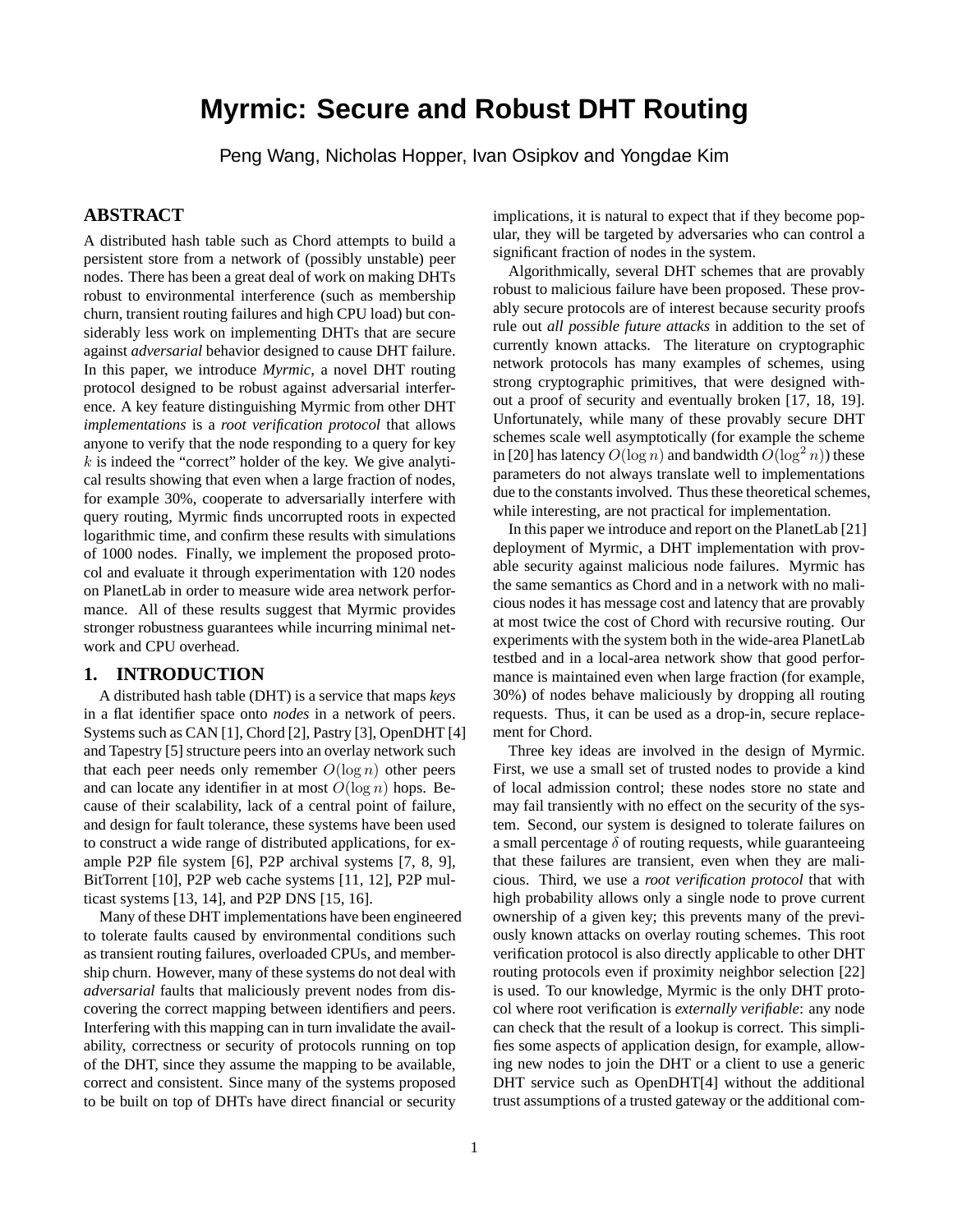munication cost of using several redundant gateways. We use this verification protocol to augment the iterative routing protocol of Chord so that adversaries are constrained to either drop routing queries or give correct responses.

The remainder of this paper is organized as follows. Section 2 gives an overview of DHT protocols and Chord. Sections 3 and 4 give a more detailed overview of our threat model and the algorithms employed by Myrmic. We analyze the security of these algorithms briefly in section 5, and report on experimental evaluations in simulated, local-area and wide-area networks in section 6. Finally, we discuss related work in section 7.

# **2. BACKGROUND**

#### **2.1 Overview of DHT Routing**

In this section, we briefly overview DHTs, using Chord [2] as a concrete example. DHT networks allow nodes to store and to retrieve data objects efficiently. Each node is assigned a unique identifier, or *nodeId*, and each application object is assigned a unique identifier, or *key*. Node identifiers are often computed as the cryptographic hash (e.g. SHA-1) of the node's public key or IP address, while a key is usually computed as the cryptographic hash of an application object's attributes, which can be used to identify the object. NodeIds and keys are uniformly distributed in the *Id space*, a set of nbit integers. A key  $k$  is mapped to a unique node – the key's root is denoted as  $root(k)$ , based on numerical proximity. In Chord, the node  $root(k)$  is the node with the smallest nodeId equal to or greater than  $k$  in the Id space. When a node inserts a key-value pair  $(k, v)$ ,  $root(k)$  stores the pair, where the value  $v$  is application-specific information. When a node queries the key k,  $root(k)$  returns v. In order to tolerate failures and/or expedite the query process,  $(k, v)$  can be replicated at several nodes, called *replica roots*. In Chord, the replica roots of  $(k, v)$  are  $root(k)$  and its several successors.

A DHT provides a distributed lookup protocol, which allows queriers to communicate with the node that stores a particular data object efficiently. For this purpose, each node maintains a routing table containing a set of other nodes' nodeIds and IP addresses. The nodes in each routing table are chosen in such a way that a lookup message can be efficiently delivered to its destination. For example, in Chord, the node with nodeId maintains a *routing* or *finger table* that contains the  $O(\log n)$  tuples of the form  $entry_i =$  $(nodeId_i, IP_i)$ , where  $nodeId_i = root(nodeId + 2^{i-1})$ . In addition, each node with ID  $x$  maintains pointers to its immediate predecessors, denoted in order of distance  $p^1(x)$ ,  $p^2(x), \ldots, p^i(x)$ , and a list of its nearest successors in the  $Id$ space, denoted by  $s^1(x), s^2(x), \ldots, s^i(x)$ . We follow Chord in using this *constrained* routing table; for a discussion of the performance implications of this decision, and possible optimizations, see section 6.4.

To route a message to  $root(k)$ , Chord finds the "finger" in its routing table with the highest  $nodeId$  less than or equal to  $k$  and hands over the query message to that node to be routed further. At the end, the destination (supposedly  $root(k)$ ) replies to the sender via direct IP communication. During this routing, the distance between a message's current location and its destination is halved in each hop resulting in a logarithmic number of hops. In this approach, called *recursive routing*, the sender delegates routing to the next hop and from then on it loses control over the traversed hops. Instead of asking to forward the message, the sender may ask for the information regarding the next hop. In this approach, called *iterative routing*, the sender discovers the full route to  $root(k)$  and contacts the destination.

#### **2.2 Security Issues in DHTs**

Like other networks, DHTs are vulnerable to attacks. Below, we briefly overview the attacks (specific to DHTs) proposed in previous work [23, 24] and the known approaches to dealing with them.

**Sybil attack** [25]: an attacker generates a large number of bogus DHT nodes to out-number the honest nodes. This attack is, in general, overcome by introducing an *off-line* trusted entity [23], such as a certificate authority (CA). Even with a CA, if malicious nodes can pick their nodeIds, they can control the access to popular data objects by becoming the root of those objects' keys. Thus it is typically assumed that the CA will perform some level of admission control to limit the number of certificates issued to attackers.

**Message corruption, drop, and delay** [23]: A DHT node forwards messages (data as well as control) for others using its routing table. An attacker can eavesdrop on and modify overlay messages passing through it. Even if the messages are signed and encrypted, he can drop or delay them. Iterative routing can be used to prevent such attacks on routing messages [2, 26].

**Routing Table Poisoning (Eclipse Attack)** [23]: Since a node's routing table is generated from information from other nodes, it is possible that its routing table could be corrupted (i.e. filled with attacker's IP addresses). This attack is effective for DHTs with flexible routing tables.

**Root Spoofing**: Routing in a DHT is "proximity" routing. A message is routed to a key's root rather than a node specified by the querier. Without detailed knowledge of the replier's neighborhood, the querier cannot verify whether the replier is indeed the root of the key.

# **3. PROBLEM DESCRIPTION, ASSUMPTIONS AND OVERVIEW**

DHTs are designed in such a way that each node stores information about only a small number of other nodes. This makes them scalable in terms of storage overhead and routing overhead, but leaves nodes vulnerable to attacks based on limited knowledge of the current state of the network, such as root-spoofing. Here we outline a specific (known) attack scenario, followed by a general definition of routing security and a description of our solution and assumptions.

#### **3.1 Root Spoofing Attack**

The most important property in DHT routing is that when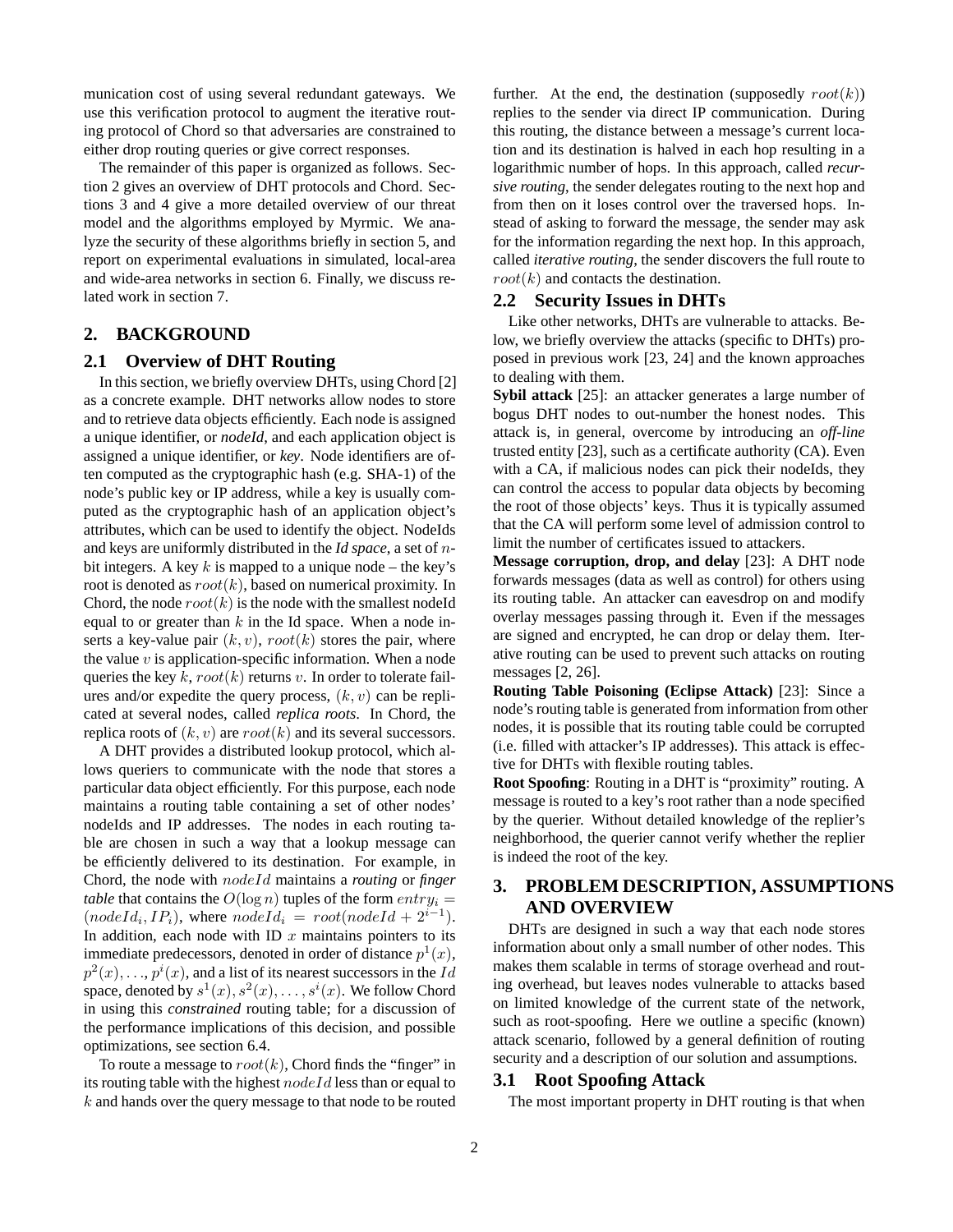a lookup for a key  $k$  is performed, the resulting DHT node should be  $root(k)$ , given the *current* system state. Figure 1 shows a typical attack scenario, where node R is  $root(k)$ . Suppose C inserts a key-value pair  $(k, v)$  at R. Later, when  $Q$  queries the key k, it asks  $D$  for the next hop, which returns E. Now E, colluding with B (or perhaps unaware of  $R$ 's existence), returns  $B$ , which claims (being close to  $k$ ) that it is responsible for  $k$ , thus, effectively hiding  $R$  from  $Q$ . Since  $Q$  does not know about R and B appears to be a plausible destination,  $Q$  accepts  $B$  as the destination responsible for that key. In this case,  $Q$  is unable to retrieve the value  $v$ corresponding to key  $k$ . We note that this attack can also work if any node along the query route, for example D, is malicious: while D cannot claim to be  $root(k)$  he can route the query to his colluder  $B$  who is close to  $k$ .

Thus a DHT without a root verification mechanism cannot guarantee the delivery of query messages. The same basic attack can also be applied to insertion of (key, value) pair, routing table maintenance and membership events, because typically all of the DHT protocols rely on the ability to find the correct root of a key. Thus, without a root verification mechanism, query and in-



**Figure 1: Root Spoofing Attack**

sertion messages could be delivered to incorrect nodes, routing tables could have more and more malicious nodes, and a new node could join a logically separate network filled with malicious nodes. In short, an adversary can use this attack to disrupt most of the functionalities of the DHT.

#### **3.2 Problem Description**

Security of DHT routing is thus a weak link in building secure DHT-based applications. Castro *et. al.* [23] define routing security as follows: *The secure routing primitive ensures that when a non-faulty node sends a message to a key* k*, the message reaches all non-faulty members in the set of replica roots*  $R_k$  *with very high probability.* While this is certainly a necessary condition for security, we argue that it does not specify sufficient conditions. For example, if we were to design a "secure routing primitive" that guaranteed delivery to all replica roots in  $\Omega(n!)$  steps, it would meet this definition but its performance would be completely unacceptable, essentially making the protocol one giant algorithmic denial-of-service attack [27]. Thus efficiency in the face of an attack is an important concern. With this in mind, we refine this definition more formally as follows:

DEFINITION 1  $(\delta$ -SECURE DHT ROUTING). A routing protocol is  $\delta$ -secure if it ensures that with probability at least  $1 - \delta$ , when a non-faulty node A initiates a lookup for a uniformly chosen key k, A correctly identifies the node  $root(k)$ within an expected  $O(\log n)$  hops, despite the presence of a fraction  $f < 1$  of faulty nodes<sup>1</sup>.

<sup>1</sup>Node faults may be arbitrary, including directed adversarial be-

Notice that the above definition explicitly states that we will *allow* a certain fraction,  $\delta$ , of queries to fail. Thus an important question is what values of  $\delta$  a protocol can support. Later in this paper, we show that Myrmic can deliver 99.99% of packets within 1.4 times the latency of Chord even with 30% of attackers dropping packets. Also note that we allow arbitrary behavior by malicious nodes, including root spoofing; message corruption, dropping, or mis-routing; and other behavior outside of the protocol specification. In summary, (1) the sender must be able to verify the root, (2) in case root verification fails (e.g., a malicious node impersonates the root), the message must be able to bypass malicious nodes and eventually reach the root if it is *reachable* (that is, there is a path from the sender to the root that consists of only non-faulty nodes), and (3) the secure routing protocol must be efficient, even under attack. We note that an important technical consequence of our definition is that protocols satisfying this definition will correctly identify the root, even when the root node is malicious.

#### **3.3 Assumptions and Attack Model**

To avoid attacks related with nodeId assignment such as the Sybil attack [25], we assume the existence of an off-line certification authority as in [23]. We also assume that  $N$ nodes form a DHT network. A bounded fraction of the nodes  $f (0 \le f < 1)$  may be faulty. We assume faulty nodes may collude and adversaries are "non-adaptive", i.e., (1) faulty nodes can operate in concert.  $(2)$  at most a fraction f of current nodes are malicious or vulnerable to compromise in any given time period, including the initial time period when the network bootstraps. The set of vulnerable nodes, however, are not chosen by the adversary. We note that a "fully adaptive adversary" that can instantaneously corrupt any node in the DHT can defeat the security properties of not only Myrmic, but all previous protocols in the literature. We assume adversaries can not corrupt or prevent IP network layer communication between honest DHT nodes. However, we allow adversaries complete control of IP- and DHT-layer traffic passing through faulty nodes. (In other words, they can drop, delay or replay messages, attempt to route messages to their collaborators, *etc.*) We assume that all nodes are loosely time synchronized, e.g. honest nodes' clocks agree to within a few seconds.<sup>2</sup> We do not consider denial-of-service attacks (against arbitrary nodes) at the network level; these attacks can essentially defeat any protocol in the literature, (e.g. by preventing nodes from initiating lookups) and are outside the scope of this paper.

#### **3.4 Myrmic: High-Level Overview**

In addition to the off-line CA, Myrmic introduces a new on-line authority, called the *Neighborhood Authority (NA)*.

havior as well as faults caused by environmental conditions such as node failures or transient routing failures.

<sup>&</sup>lt;sup>2</sup>Since our setting includes a small set of trusted nodes that communicate periodically with each host, it is feasible to provide this level of synchronization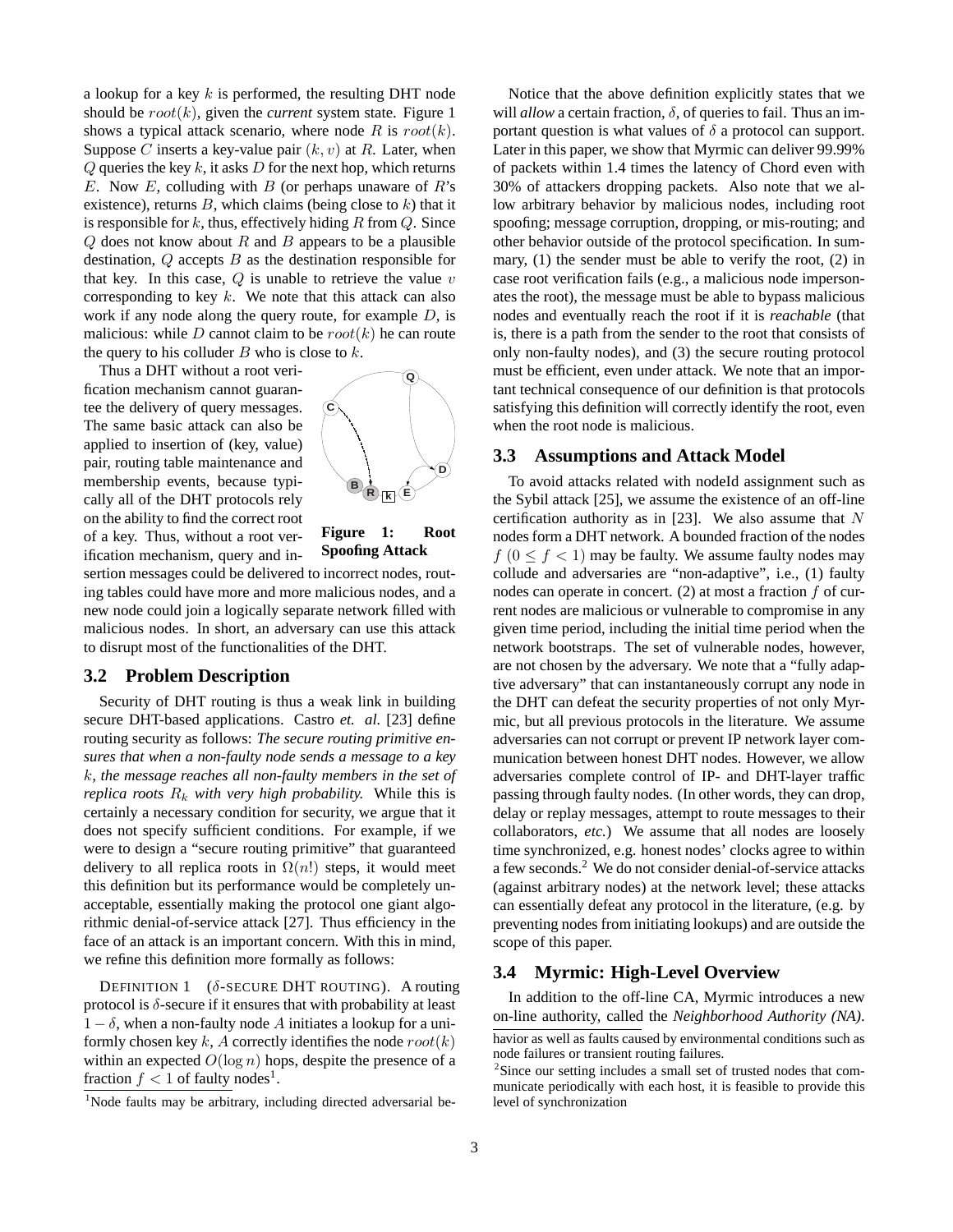The NA only participates in DHT network management by issuing *Neighborhood Certificates (nCerts)* to small sets of nodes after DHT membership events such as joins and leaves. The NA is *not* involved in any other functionality of DHT routing, and in particular queries proceed without contacting the  $NA$ . The  $NA$  has a public/private key pair for signing certificates and we assume that its certificate is publicly available. The  $NA$  is stateless, so that it can easily be replicated to handle high churn rates or transient node failures. Similar to a Certificate Authority, the NA is a central point of trust rather than a central point of failure.<sup>3</sup> If the  $NA$ goes offline for some period of time, there will be two effects. First, new nodes will be unable to join the network (but can still route queries through existing network nodes). Second, since our analysis treats nodes that leave the network without communicating with the NA as faulty, long periods of unavailability will increase the fraction of faulty nodes the network must tolerate. Once a node is no longer included in fresh nCerts, it is no longer considered faulty, because no nodes will attempt to contact it.

Myrmic uses *iterative routing*, which incurs just under twice the latency and message cost of recursive routing, in order to allow a querier to monitor query progress and to find alternative routes in case its query is mis-routed or dropped on the route. With iterative routing, the secure routing problem can be reduced to the problem of verifying that a query for key k makes progress and discovers the correct  $root(k)$ . Myrmic allows a querier to verify the keys a node is currently responsible for using an nCert issued by the  $NA$ . This prevents a malicious node from impersonating the root of a key outside it is not responsible for or routing a query to an incorrect node.

A naïve approach would be for the  $NA$  to issue a nCert to a joining node specifying the range of the keys it will be responsible for. Whenever the node needs to prove that it is responsible for a certain key, it could present its nCert. However, in such an approach it is not clear how to deal with certificate revocation securely and efficiently: when a new node B joins the network, it is assigned a part of the key range that was previously assigned to another node A, which necessitates revocation of part of A's previous nCert. Without efficient and secure revocation of nCerts, a malicious node may claim responsibility for a key by presenting an old certificate. If the revocation information is broadcasted by trusted nodes, nodes will have to keep an amount of information linear in the number of revoked certificates. Furthermore, the NA will be required to remember what nCerts it has previously issued in order to revoke them, increasing the complexity of implementation and NA replication.

Therefore, the key problem here is how to allow queriers to efficiently obtain a fresh certificate that explains the current range. Myrmic enables queriers to find fresh information by checking with "authorized witnesses." We choose a node's neighbors as the authorized witnesses because: (1) a node's range is determined by its neighborhood information, (2) the root's neighbors are often used as replica roots, and (3) nodes are already required to maintain neighborhood information. The IP addresses of these neighbors are listed in the root's nCert, which is a signed list including the root and its immediate neighbors. When a certificate is invalidated by a change in membership, those neighbors are informed. Hence as long as a malicious node has one honest neighbor, it cannot use a revoked certificate since the querier can contact any neighbor directly to provide a more recent certificate; thus by adjusting the neighborhood size appropriately, we can limit the probability that a malicious node can use a revoked certificate while not requiring any interaction with the NA. We stress that Myrmic also includes protocols that allow the DHT to quickly recover from the occasional event that all the nodes in a neighborhood become faulty; see Section 5.4.

## **4. SECURE DHT ROUTING**

In this section, we first present the format of the nCerts used by Myrmic to certify the range of a node. We then present the algorithms employed for the root verification, join, leave, and lookup operations.

#### **4.1 Root Verification Using nCerts**

The range of a node in Myrmic is determined by its nodeId and that of its immediate neighbors: the range of node  $R$ is the interval from the predecessor of R  $(p(R))$  to R, i.e.,  $range(R) = (p(R), R]$ . Thus, in a DHT with static membership, R can prove its range by presenting a signed nCert that includes the nodeIds of R and  $p(R)$ . With dynamic membership, however, a node's range may change, requiring a method for queriers to determine whether an nCert is fresh.

For this purpose, we include several nodes in each nCert to serve as witnesses to the freshness of the nCert. When a nCert is revoked, the witnesses are notified by the NA. Hence, by consulting with the witnesses, one can verify that an nCert is fresh. Since it only takes a single witness to prove that an nCert has been revoked, a malicious node can only use a revoked nCert if all of its witnesses are faulty. Hence by adjusting the number of witnesses, we can bound the probability that a malicious node successfully uses a revoked nCert. As previously mentioned, we choose a node's nearest neighbors as its witnesses because they must maintain this information anyways and may also be replica roots. The nCert format is thus:

$$
nCert_R = Sign_{skn_a} \{nList_R, issueTime, expireTime, pk_R\}
$$
  
\n
$$
nList_R = \{I_{p^l(R)}, \ldots, I_{p(R)}, I_R, I_{s(R)}, \ldots, I_{s^l(R)}\}
$$
  
\n
$$
I_R = (nodeId_R, IP_R)
$$

An nCert is signed by the  $NA$  using a secure digital signature  $Sign_{sk_{na}}(\cdot)$  with the private key of the NA. The nCert also includes its issue time, its expiration time, and the public key of R The  $nList_R$  in  $nCert_R$  includes tuples  $I = (nodeId_i, pk_i, IP_i)$ , which allow direct IP connections

 $3$ If there is no appropriate central point of trust, the stateless design of the NA also simplifies a threshold cryptography-based implementation; however, this is outside the scope of the present paper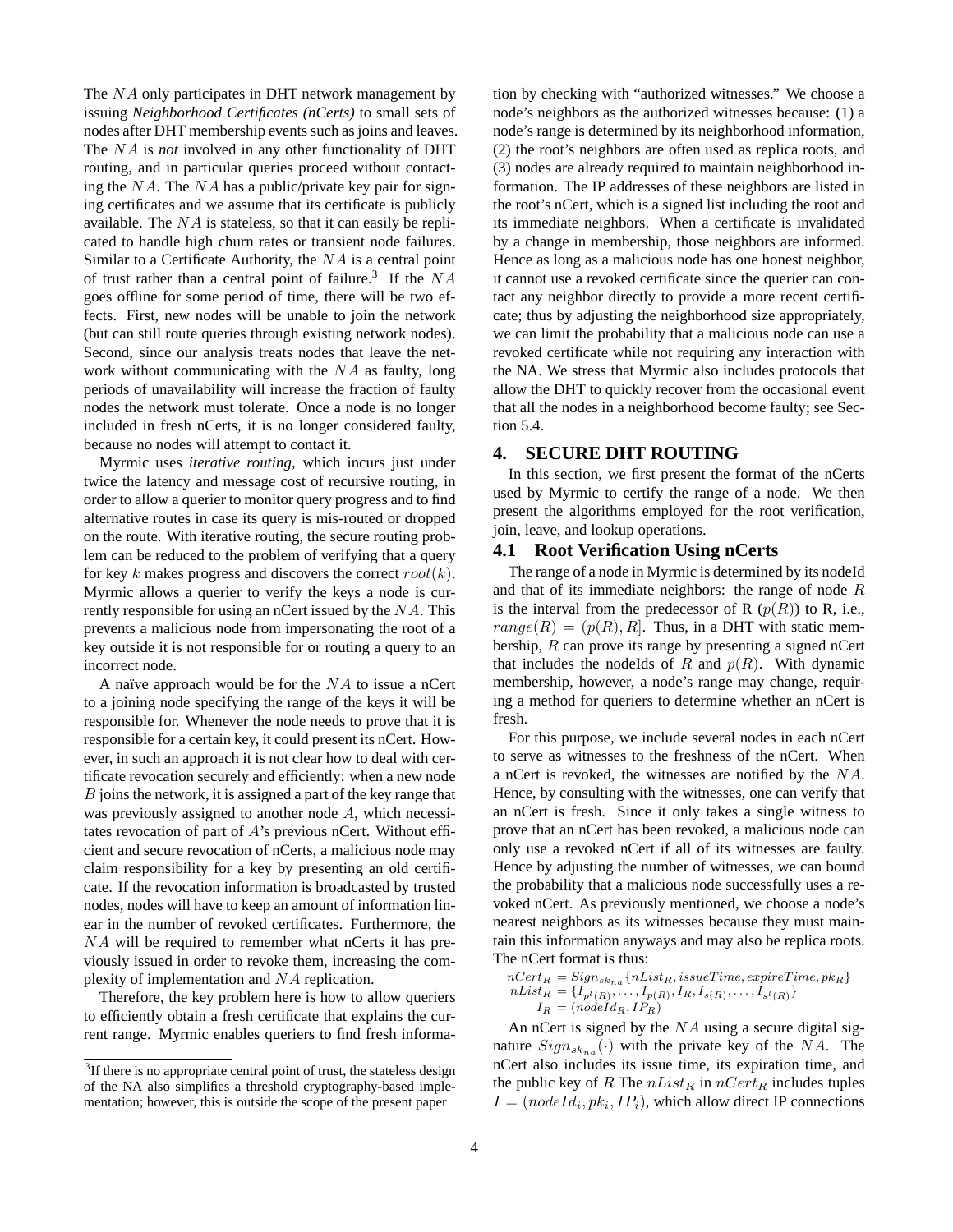```
// verify if R is the root of key kQ.verify_root(nCert_R, k)1: if(good_timestamp_signature(nCert_R) is false or<br>2: is_root(nCert_B, k) is false)
2: is\_root(nCert_R, k) is false)<br>
3: return false;<br>
4: for(X \in nCert_R.nList)return false:
4: \operatorname{for}(X \in nCert_R.nList)<br>5: nCert'_R = X.find_n t5: nCert'_R = X.find.nCert(R);6: if(good_timestamp_signature(nCert'<sub>R</sub>) is true)
 7: if nCert'_R issueTime > nCert_R issueTime
 8: and is\_root(nCert'_R, k) is false)
8: and is\_root(<br>9: return false;<br>10: return true:
           return true:
        // verify if R is the root of k according to nCert_RQ.\mathbf{is} \text{root}(nCert_R, k)<br>11: if(k \in (nodeId_{p(R)}, nodeId_R])11: if(k \in (node I_1))<br>12: return true;
```
return false;

#### **Figure 2: The pseudocode to verify if R is the root of k.**

to R's neighbors. The size of the  $nList (= 2l + 1)$  is a system parameter defined by the  $NA$ . The relation between this parameter and security is described in Section 5.

Figure 2 summarizes the root verification procedure, which assumes that all nodes have current nCerts. In this procedure, querier Q uses  $nCert_R$  to verify whether  $R = root(k)$ using two tests: first, it checks if  $k \in range(R) = (p(R), R]$ where  $p(R)$  and R are included in  $nCert_R$ ; second, it checks if  $nCert_B$  is fresh. These two tests are accomplished by obtaining copies of  $nCert_R$  directly from the witnesses. If a witness X gives a more recent, valid  $nCert'_R$  that lists a different  $root(k)$ , then R fails the test (lines 7-9). The querier Q's communication overhead is to contact 2l witnesses and the computation overhead is at most  $2l + 1$  signature verification.

#### **4.2 Neighborhood Certificate Update**

For every membership change, the NA must re-issue nCerts to the nodes affected by the change. When a node  $J$  joins the DHT, it obtains a nCert and, in addition, the  $NA$  must update the nCerts of the  $2l$  nodes that gain  $J$  as a neighbor. More specifically, the  $NA$  updates the nCerts of all the nodes listed in  $nList_J$  to include J in their  $nLists$ . Similar updates are also carried out when the NA is notified that J has left the network.

In Chord, when a new node joins, it first learns its neighborhood information from a bootstrap node, and then gradually fills in its finger table using queries to the appropriate Ids. Myrmic's join protocol modifies only the first part of the Chord joining protocol, i.e., we only modify the part of the protocol that the joining node follows to initiate the list of its neighbors and notify them.

As shown in Figure 3, with the help of a bootstrapping node  $B$  (not necessarily trusted), the joining node  $J$  locates the node  $R = root(nodeId_J)$  using the secure iterative routing protocol (to be presented in section 4.3). Next J contacts the  $NA$  to get  $nCert_J$ .

To generate  $nCert_J$ , the NA needs to learn the  $(nodeId, IP)$ pairs of the 2l nearest neighbors, which will be in  $J$ 's  $nList$ . Similarly, to update the nearest neighbors' nCerts, NA needs to find out the (nodeId, IP) pairs of *their* nearest neighbors (line 6). For this purpose,  $NA$  obtains and verifies  $R$ 's nCert using the root verification protocol (line 5). Once  $NA$  has

```
// node J joins the network. node B is used for bootstrap
          J.join(\check{B})1: R = B.find-root(J);<br>2: NA.update.nCerts(I)2: NA.update_nCerts(R, J);<br>3: init\_finger_table(B);3: init\_finger\_table(B);<br>4: update\_others();update\_others();// issue a nCert to the joining node and update its neighbors' nCerts
          NA.update nCerts(R, J)
 5: if (\text{accept}(J) \text{ is true} \text{ and } \text{verify-root}(n\text{Cert}_R, J) \text{ is true})<br>6: \text{list} = \text{construct}.\text{neighbor-list}(R, J);6: list = construct\_neighbor\_list(R, J);<br>7: generate distribute nCerts(list);
                  generate\_distribute\_nCerts(list);// NA constructs a list of the nearest neighbors of the joining node
          NA.construct neighbor list(R, J)
 8: list = nil;<br>9: for (X \in R)9: for (X \in R.nCert)<br>
10: for (Y \in X.nCert)<br>
11: for (Z \in Y.nCert)11: \text{for } (Z \in Y.nCert)<br>
12: if (in_list(list, Z) \text{ is } false) and ping(Z) is live)<br>
13: insert_into_list(list, Z);
13: insert\_into\_list(list, Z);<br>14: insert\_into\_list(list, J);14: insert\_into\_list(list, J);<br>15: while(count_live_successe)
15: while(count live_successors(list, J) < 2l)<br>16: aet_more_successors(list, J):
16: get_more\_successors(list, J);<br>17: while(count_live_predecessors(li
17: while(count live predecessors(iist, J) < 2l)<br>18: aet_more_predecessors(iist, J);
18: get\_more\_predecessary(list, J);<br>19: return list;
              return list;
          NA.generate distribute nCerts(list, J)
 20: nList_J = gen.nList(list, J);<br>
21: for (X \in nList_J);21: \text{for } (X \in nList_J);<br>
22: \text{nList}_X = gen.nList(list, X);<br>
23: \text{nCert}_X = Sian_{sk-1} \{nList_X; \}23: nCert_X = Sign_{sk_{na}} {nList_X}, is sueTime, exprirTime};<br>
24: \text{send}(nCert_X);// these procedures are not modified from chord
          J.init finger table(B)
          J.update others()
```
#### **Figure 3: The pseudocode for a node** J **joining the DHT.**

// node X maintains updated neighborhood X**.maintain**() 1: for  $(Y \in nList_X)$ <br>
2: if  $(ping(Y))$  is  $Z = Y$ ; 2: if  $(ping(Y)$  is dead)<br>3:  $Z = Y$ ;  $\frac{4}{5}$  do  $\frac{4}{5}$ 5:  $Z = find\_root(X, (Z.id + 1));$ <br>6: while  $(pina(Z)$  is dead) while  $(ping(Z)$  is dead)  $NA.\overline{update}\n Certs(Z, Z);$ 

#### **Figure 4: The pseudocode for a node** X **to maintain updated neighborhood**

 $R$ 's nCert, it can directly contact the neighbors of  $R$ . Next  $NA$  calls *construct\_neighbor\_list*() to construct a list of nodes including  $J$  and its (at least) nearest  $4l$  neighbors ( $2l$ predecessors and 2l successors). The result is a list:  $list =$  ${..., I_{p^{2l}(J)},..., I_{p(J)}, I_J, I_{s(J)},..., I_{s^{2l}(J)},...}$ . This list includes all the information the NA needs to generate new nCerts. Once NA has the list, it calls *generate\_distribute\_nCerts*() to generate the  $2l + 1$  new nCerts for J, its nearest l predecessors, and its nearest l successors. Each  $nCert_X$  is sent to all of the nodes in its nList.

When a node *leaves* the DHT, other nodes (gradually) update their state tables. The range of the absent node must be allocated to its neighbor(s). Hence once a leave is detected, the NA should be notified to update the nCerts of the neighbors of the missing node. In Myrmic, a node  $X$  periodically calls  $maintain()$  to ping the nodes listed in its nCert (Figure 4). If it believes that one of them, say  $Y$ , has left, it finds Y's immediate live successor  $Z$  and contacts the  $NA$ , which calls  $update\_nCerts(Z, Z)$ . When the procedure finishes, Z inherits  $range(Y)$  and the nodes listed in  $nCert_Z$ (including  $X$ ) obtain updated nCerts.

We briefly consider the overhead of update\_nCerts. To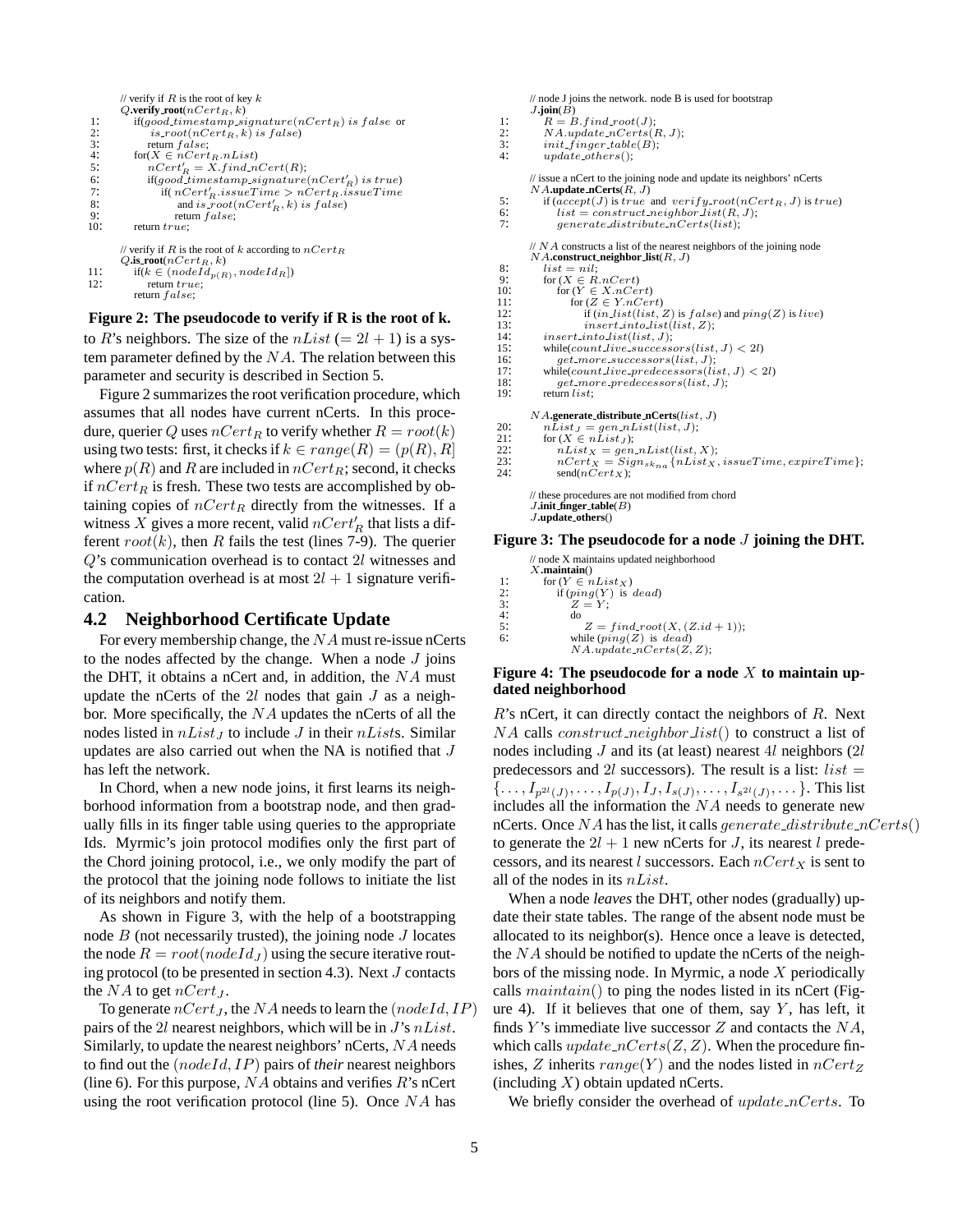```
// find the root of k using gateway node G
         O.find root(G, k)1: try = G;<br>2: nCert_{nes}n\check{C}ert_{next} = try.next\_hop(k);nCert_{current} = nCert_{next};\frac{3!}{4!}<br>5:
5: if(good.time stamp-signature(nCert_{next}) is true)<br>
6: if(is(root(nCert_{next}, k) is true)<br>
7: if(verify-root(next, k) is true)<br>
8: return next;<br>
9: else
                     {\rm if}(is\_root(nCer t_{next},k) \ is \ true)if(verify\_root(next, k) \text{ is true})return next;9: else
10: nCert_{current} = nCert_{next};<br>11: else
11: else<br>
12: i<br>
13:
                         \mathrm{if}(progress (try, nCert_{next}, k) \; is \; true)13: nCert_{current} = nCert_{next};<br>
14: try = random select\_from(nCert_{current});14: try = random\_select\_from(n<br>
15: nCert_{next} = try.next\_hop(k)<br>
16: mnrk\_as\_contact\_in(Cert_{curr})<br>
17: while(try is not nil);
                 mark<sub>-as-contacted</sub>(nCert_{current}, try);
17: while(try \text{ is not nil};<br>18: return nil:
             return nil:
         // return root or closest preceding finger
         X.next hop(k)
19: for(nCert_i \in \{nCert\ stored\ by\ X\})<br>20: if(is\_root(nCert_i, k)) is true)
20: \text{if}(is\_root(nCert_i, k) \text{ is true})<br>
\text{return root:}21: return root;<br>22: return closest pro
             return closest\_preceding\_finger(k)// check if try returns the closest proceding finger to k\mathbf{progress}(try, nCert_{next}, k)23: i = \lfloor log(next - try) \rfloor;24: if (2^i < k - try < 2^{i+1} and is\_root(nCert_{next}, try + 2^i) is true)
25: r = 26: r = 26: r = 26:
             return false;// this procedure is not modified from chord
         closest preceding finger(k)
```
#### **Figure 5: The pseudocode to find and verify the root.**

simplify the discussion, we calculate communication and computation overhead in terms of the number of messages an entity sends and the number of digital signature operations it performs, respectively. Note that nodes in neighbors' nCerts are overlapping and  $nCert_X$  is stored by all nodes listed in it. Hence, in the three for loops of update  $nCerts()$ , the NA can retrieve all of the  $4l + 1$  nCerts held by the 5. the NA can retrieve all of the  $4l + 1$  nCerts held by the  $2l + 1$  nodes listed in  $nCert_R$ . The NA pings another  $2l$ nodes in  $count\_live\_predecessary(list, J)$  and  $count\_live$  $successors(list, J)$ . The NA also signs the  $2l + 1$  newly generated nCerts. Since an nCert is sent to all nodes listed in it, the NA sends  $4l + 1$  messages to distribute the  $2l +$ 1 nCerts. The overhead of regular nodes involved in the change is (at most) one signature verification and one message, either sending an nCert to NA or replying to a ping.

#### **4.3 Secure Iterative Routing**

Using the root verification procedure along with securely maintained finger tables, we can design an iterative routing mechanism that guarantees correct and efficient DHT lookup: at each hop, the Querier can verify, via nCert validity, that the current node provides a correct next hop, and at the conclusion, the querier can use root verification to check that the alleged result of a query for k is the correct  $root(k)$ . Figure 5 shows a procedure for a Myrmic client Q to route a query for key  $k$  through a possibly untrusted gateway  $G$ (when  $Q$ 's routing table is not established) or  $Q$  itself.

The protocol resembles the iterative routing of Chord. The main idea is as follows: Q iteratively asks a node on the route for the nCert of the next hop (using the X.next hop procedure), which is either the root or the closest preceding finger towards the key. For each  $nCert_{next}$  received,  $Q$  first verifies, locally, if  $nCert_{next}$  shows next as the root of the key  $k$  (line 6). If so,  $Q$  verifies the freshness of  $nCert_{next}$  using root verification (line 7). Otherwise, Q checks if  $nCert_{next}$  makes the expected progress, i.e., if  $try$  indeed returned its closest preceding finger to  $k$  (line 12). If so, Q randomly selects a node from  $nCert_{next}$  for its next hop (line 14). Otherwise,  $Q$  discards  $nCert_{next}$  and randomly selects a node from the previous  $nCert_{next}$  (i.e.,  $nCert_{current}$ ). Note that, while verifying the progress, Q does not need to verify the freshness of  $nCert_{next}$ , because as long as one of the nodes listed in  $nCert_{next}$  is honest and alive, Q will be able to find a next hop. Hence Q only verifies the signature and timestamp of  $nCert_{next}$  (line 5).

In addition to the protocol shown in figure 5, our iterative routing protocol also uses dual timeouts. A *soft timeout* happens when Q judges that it has waited too long for a reply from *try*, and simply contacts another node listed in  $nCert_{next}$ . If Q receives a message from try after a soft timeout, it will still process the result. When all nodes in  $nCert_{next}$  have been marked as contacted and the *hard timeout* is reached, Q determines that the lookup has failed and drops the query. Using a short soft timeout may increase the number of  $next\_hop$  (NH) messages sent, while reducing the delay caused by a slow link or, more importantly, a malicious node who does not respond in time. On the other hand, by using a longer soft timeout, we can reduce the total number of  $NH$  messages sent; this gives the node  $Q$  the opportunity to trade off lookup latency for bandwidth consumption. (See appendix A for more discussion).

#### **5. SECURITY ANALYSIS**

In this section, we analyze the security of the protocols sketched in section 4. We first show that honest nodes always have a correct nCert and consistent neighborhood view. This allows us to prove that the root verification procedure fails with only small probability. Finally we argue that because of these properties, the iterative routing procedure of Myrmic succeeds in  $O(\log n)$  steps with high probability.

#### **5.1 Security of nCert Updates**

We define a correct nCert to be one that consists of the nodeID and IP of its owner, plus the  $l$  most immediate predecessors and successors that are visible to the NA. We argue that with high probability the Neighborhood Certificate Update protocol generates correct nCerts. In this protocol, the NA first constructs a neighbor list and then generates and distributes nCerts based on the list. The second step is straightforward assuming that adversaries cannot corrupt or prevent the delivery of IP-network layer communication between honest DHT nodes and the NA. Hence the correctness of this protocol depends only on the NA constructing a correct neighbor list.

So suppose that at time  $t$ , all honest nodes possess correct nCerts, and that at time  $t + 1$ , honest node *n* notices that its predecessor does not respond to pings and initiates the nCert update protocol by sending its nCert plus the nCert of all of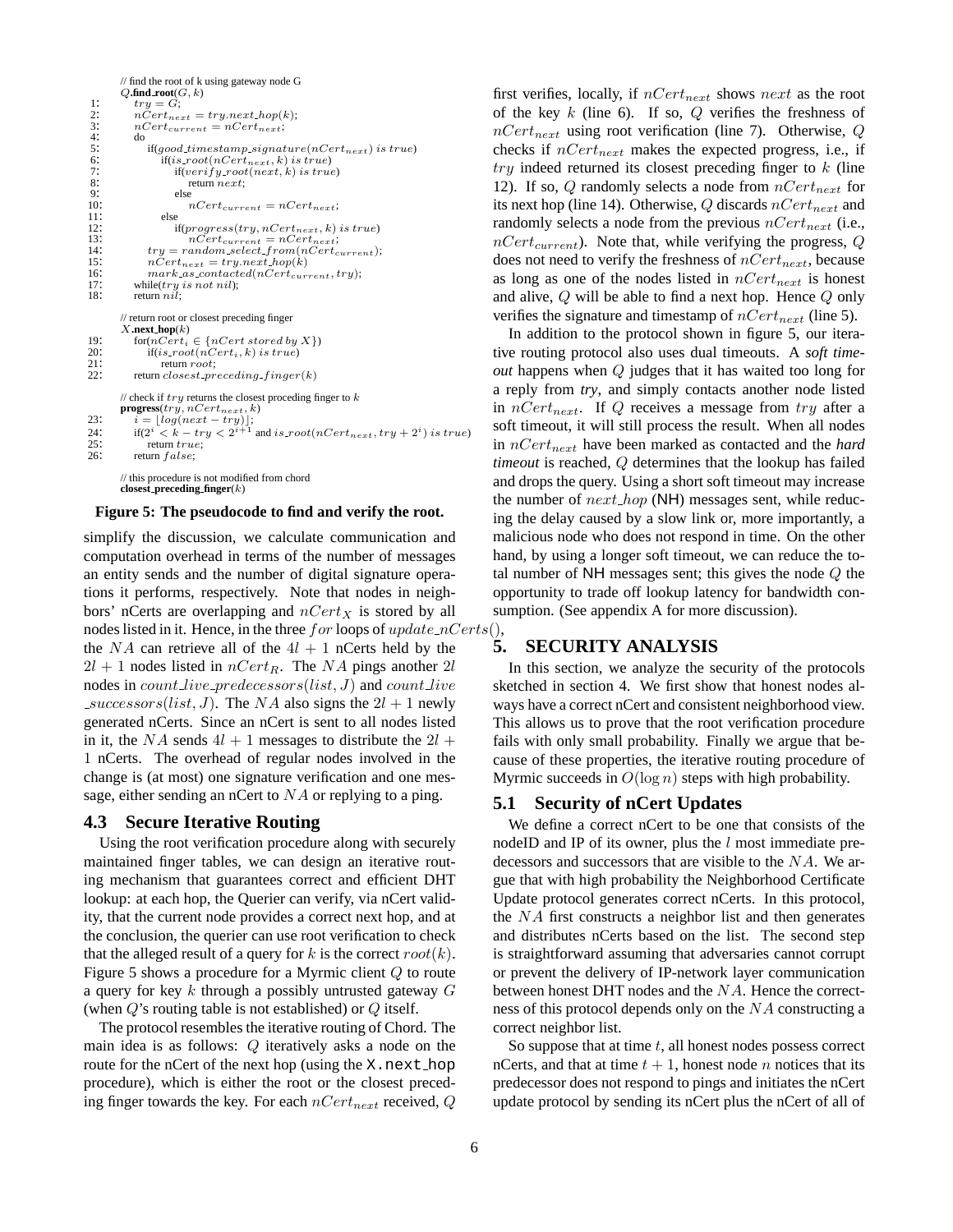its neighbors. The  $NA$  responds by contacting all of these neighbors and asking for their nCerts, and pinging all nodes mentioned in the nCerts received in these steps. Altogether, 4l nodes will be contacted, 2l of which should have nCerts listing each node in the neighborhood of  $n$ . Thus any node in the local neighborhood can only be obscured if 2l consecutive nodes are faulty or the nCert signature scheme admits forgeries. By assumption, the probability of the latter is negligible; by our model, the probability of the former, when fraction f of nodes are faulty,<sup>4</sup> is at most  $f^{2l}$ . Thus with high probability the  $NA$  discovers all neighbors of n and issues a correct nCert to each affected node at time  $t + 1$ . A similar argument establishes the correctness of nCerts after joins.

#### **5.2 Security of Root Verification**

Let us assume that nCerts are unforgeable, and consider the circumstances under which a node  $R$  may falsely claim responsibility for a key. Since nCerts are unforgeable, and the  $NA$  is trusted, R may only fraudulently claim or disclaim responsibility after a change in membership. Node R's range may change in one of four ways. (1) A new node  $J$  joins the DHT and becomes  $R$ 's predecessor.  $R$  loses part of its previous range. (2)  $R$ 's predecessor left and  $R$ 's new range includes both its old range and its old predecessor's range. (3)  $R$  left and lost all its range. In these three cases, NA runs the nCert update protocol and new nCerts are distributed to all witnesses. To use a revoked nCert, a malicious node must collude with all "current" witnesses. Let T be the lifetime of a nCert, and let  $f$  include the percentage of nodes leaving during T. Assuming malicious nodes do not leave, the probability that a revoked nCert can be used is  $f^{2l}$ , i.e. the probability that all 2l neighbors of R are faulty. (4) R is relocated. A node may be relocated only when its nCert has expired and it is trying to obtain a new one. In this case, R cannot claim responsibility for its previous range because of the expired nCert.

#### **5.3 Security of Iterative Routing**

Let  $\delta$  be a "security parameter" for secure DHT routing, e.g. the probability of routing failure we are willing to tolerate.<sup>5</sup> Here we show how to set the Myrmic parameter  $l$  (as a function of n and f) so that with probability at least  $1 - \delta$ , the expected number of steps for any query is  $\frac{1}{2(1-f)} \log n$ .

First, we note that when  $Q$  contacts the node  $try$  in the iterative routing step, Q requests node try's closest preceding finger to k *and* the nCert of the finger. Thus Q can check if the finger returned by  $try$  is in fact the node responsible for the key  $nodeId(try) + 2^i$  where  $2^i < k - try < 2^{i+1}$ . If it is not, the node  $try$  can be regarded as faulty and ignored. Thus without loss of generality we can treat faulty

nodes as "black holes" that do not respond to queries, when considering the query protocol.

Now, we define the *chord next hop* from node n to key k to be the next hop of  $n$  that (iterative) Chord would query in a fault-free environment. Notice that the *chord path* of chord next hops always has length at most  $\log n$  and has expected length  $\frac{1}{2} \log n$ . We say that a Myrmic lookup *follows the chord path* if at each step it contacts a node in the neighborhood of the chord next hop. A lookup that follows the chord path will also take on average  $\frac{1}{2} \log n$  "hops" (walking randomly about the chord hops) but may spend multiple steps discovering the correct next hop. We will prove that a Myrmic lookup follows the chord path with probability at least  $1 - \delta$  and spends on average  $O(1)$  steps at each hop, completing the proof.

First, we note that Myrmic only fails to follow the chord path when some chord next hop and all 2l of its neighbors are faulty. Since there are at most  $\log n$  chord next hops, and each has a faulty neighborhood with probability at most  $f^{2l+1}$ , by the union bound the probability of such failure is at most  $f^{2l+1} \log n$ . Thus setting the neighborhood size

$$
2l + 1 = \left\lceil \frac{1}{\log(1/f)} \left( \log \log n + \log \frac{1}{\delta} \right) \right\rceil \tag{1}
$$

will give the desired probability of following the chord path. Given that a Myrmic lookup follows the chord path, the expected number of nodes contacted at each hop is  $\sum_{i=1}^{2l+1} i$ .  $(1-f)f^{i-1} \le (1-f)\sum_{i=1}^{\infty} i \cdot f^{i-1} = \frac{1}{1-f}$ . This gives the desired bound.

We note that in case the Myrmic lookup does not follow the chord path, it may still successfully complete in a short time; thus this analysis *understates* the success probability when  $l$  is set appropriately.

#### **5.4 Bad State Recovery**

Our definition of secure routing explicitly allows some queries to fail due to a neighborhood consisting entirely of faulty nodes; in particular, we expect that roughly  $f^{2l+1}$  =  $\delta/\log n$  fraction of neighborhoods will be "corrupt" in this manner. One method of dealing with this would be to set  $\delta =$  $n^{-\log n}$ , so that the probability of having any corrupt neighborhoods is negligible; this would significantly increase the cost of Myrmic routing. Instead, we deal with this situation by periodically relocating each node to a different part of the ring, so that with high probability a neighborhood that is corrupted in one time period will not be corrupted in the next period. This "induced churning" [28, 29, 30] allows Myrmic to tolerate some corrupted neighborhoods by ensuring that these failures will be transient.

In order to implement this scheme, two mechanisms are needed. The first is a way to determine when and to where a node should be relocated. Whenever a node's nCert expires, it must contact the NA and have a new certificate issued. The NA may then decide to relocate the node based on some verifiable but unpredictable information; an example is an NA signature on the beginning time of the current

<sup>&</sup>lt;sup>4</sup> for purposes of correctness, we treat faulty nodes and adversarial nodes identically, i.e., a node that goes offline during the duration of an nCert with probability  $f$  is considered to be faulty.

<sup>&</sup>lt;sup>5</sup>Here we define a routing failure as the event that after some fixed number of steps  $f(n) = \Omega(\log n)$  a lookup query has failed to identify the correct mapping between a key and a node.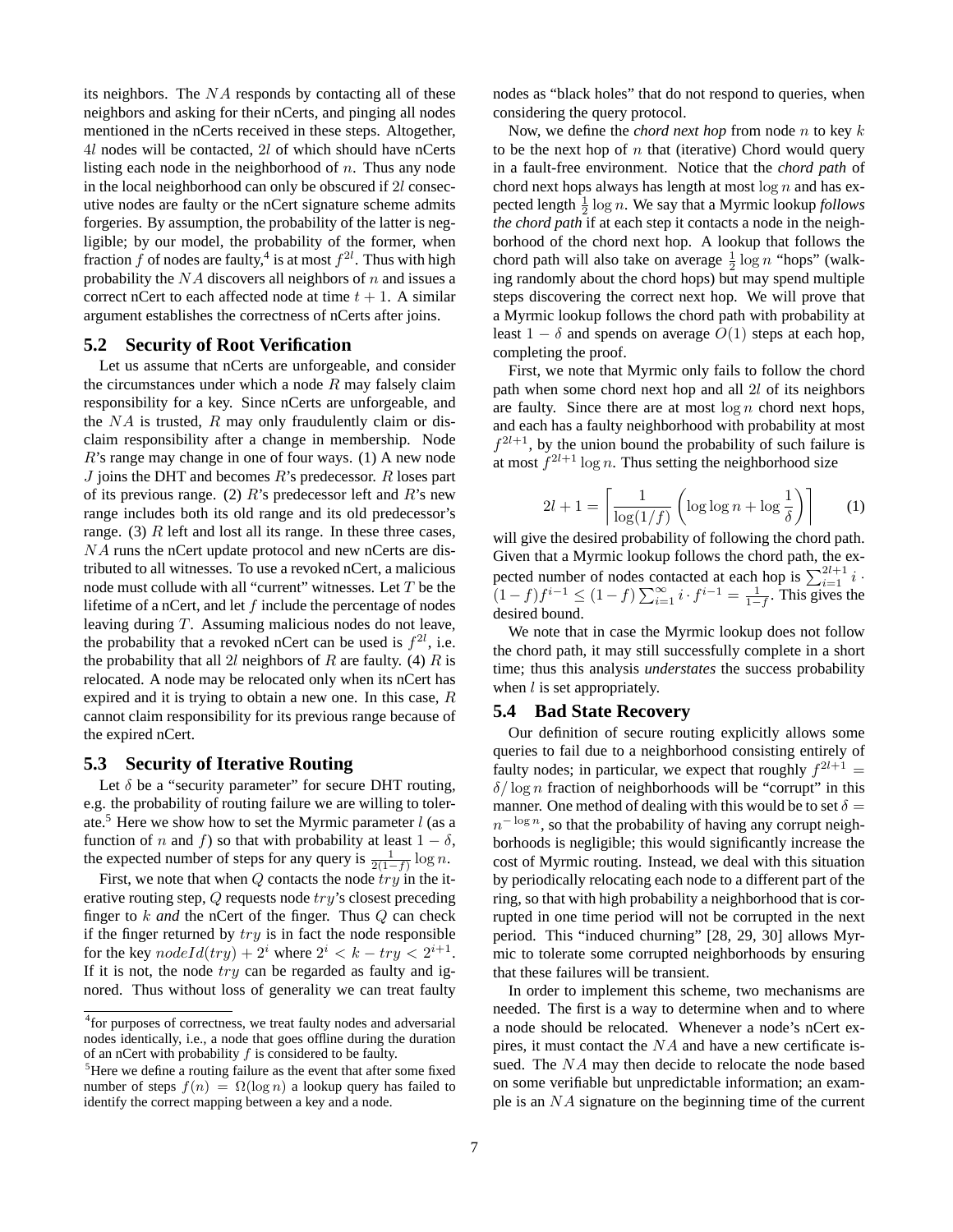period. If the hash of this signature and the node's certificate exceeds the fraction of time elapsed in the period, the node is assigned a new nodeID, by hashing the node's certificate and IP address with the unpredictable information. Thus anyone can verify, given the NA signature, that a node should be relocated and what its new nodeID should be.

The second mechanism that is needed is a protocol for recovery when a node joins (or is relocated to) a corrupt neighborhood. If the malicious node  $R$ 's neighborhood is corrupted, it can effectively prevent a new node  $J$  from joining its range until its current  $nCert_R$  expires, since no one in its neighborhood will contradict the revoked  $nCert_R$ . Once  $nCert_R$  expires, it will have to be renewed, and the NA will contact the  $2l$  nodes on each side of  $R$ ; if one of these is honest, the new  $nCert'_R$  will include J. However, there is a small probability  $f^{4l+1}$  that all 4l neighbors of R are corrupted, and in this case  $R$  will continue to be able to prevent J from joining its range until it is relocated (at which time it will no longer be issued an nCert for the range covering J). Until all of the  $2l$  corrupted nodes surrounding  $R$  are relocated, corrupt nodes will continue to cover J (because of the statelessness of the  $NA$ ). Once all nodes have left the neighborhood, new nodes will be unable to find a valid nCert for the range. In this case, a recovery protocol can be invoked: a node joining with ID  $J$  conducts a binary search to the left and right of  $J$  for the nearest valid nCerts of a predecessor  $P$ and successor S of J. Once it obtains these, it contacts the Neighborhood Authority with the nCerts and finger tables of S and P, and the Neighborhood Authority builds a neighborhood list that extends 2l nodes before P and 2l nodes after S before issuing  $nCert_J$ . The expected number of hosts contacted is  $4l + 2/(1 - f)$ , and the NA should refuse to repair a neighborhood of size larger than  $l^2$  (the probability of a neighborhood of this size being compromised is negligible). Finally, in order to allow other nodes to find the fresh  $nCert_J$ , J uses lookups to identify the  $O(\log n)$  nodes that should have  $J$  as a finger and sends them  $nCert_J$ .

Thus, with probability at least  $1 - f^{4l+1}$ , a corrupt neighborhood can be repaired in at most two time periods; the expected load on the NA from the repair protocol is less than the cost of a node leaving and then joining again, and never more than  $l^2$ .

## **6. IMPLEMENTATION AND EVALUATION**

Our implementation of Myrmic consists of two indenpendent components: the DHT node and the NA. Both components are implemented in C and use Openssl 0.9.8 [31] for RSA digital signatures with the SHA-1 hash function. Myrmic's DHT node component is based on the i3-Chord implementation [32]. We evaluated the performance of our prototype implementation 1) on PlanetLab [21] to evaluate its performance on a wide-area network and 2) on a local testbed to assess the robustness of Myrmic under attack.

## **6.1 Parameter Selection**

To select timeout values, we measured the pairwise ping

time of PlanetLab nodes. Each node sent 10 pings to every node in our experimental setup. The average, median, 75th- and 99th-percentile ping times were 54, 50, 78, and 177 ms. Based on these results, we chose 2000 ms for the hard timeout value, 200 ms for the nCert verification timeout, and 78 ms for the soft timeout. The long hard timeout and nCert verification timeouts ensure that the querier does not miss replies from intermediate hops and neighbors of the root, while the shorter soft timeout prevents wasted time in iterative queries, as explained in section 4.3 and appendix A.

To select  $T_{ncl}$ , the life time of a nCert, we studied the relationship between  $T_{ncl}$ , median node session times, and nCert size. The session time of a node is the difference between the time when it joins the network and the time when it leaves the network. Median node session times of a typical file-sharing P2P application can be found in published studies (e.g. [33]). We assume that node joins and leaves both follow a Poisson process, with the same event rate  $\lambda$ , resulting in a stable network size. Under this model, the event rate for median session time  $T_{ms}$  is

$$
\lambda = \frac{n \times \ln 2}{T_{ms}} \tag{2}
$$

Hence the fraction of nodes that join or leave the DHT during a period of length  $T_{ncl}$  is

$$
\alpha = \frac{n \times \ln 2}{T_{ms}} \times \frac{T_{ncl}}{n} = \frac{\ln 2 \times T_{ncl}}{T_{ms}}.
$$
 (3)

Given f,  $\alpha$ , n, and  $\delta$ , we can compute nCert size using equation 1. For example, if  $f = 10\%, n = 5000, \delta = 0.005$ , then we obtain the nCert size  $2l + 1 = 7$  by setting  $\frac{T_{ncl}}{T_{ms}} =$ 0.1. Note that smaller values of  $\frac{T_{ncl}}{T_{ms}}$  require more frequent renewal of nCerts. Appendix B discusses this issue in detail.

#### **6.2 Wide-area Evaluation**

**Expermental setup.** Each of our wide-area experiments was run using a set of approximately 120 PlanetLab machines<sup>6</sup> as Myrmic nodes, without using the Sirius calendar service [21], and a single machine in our local testbed as the NA, running Ubuntu Linux (2.6 kernel), with a 3GHz Pentium IV CPU and 1GB RAM. Due to space limitations, we only show the results of experiments using the single set of parameters selected in section 6.1. In each of the experiments, we first join every node to the network using the NA, and then a simple test program built on top of a DHT node is used to periodically send random queries. Each node sends 500 queries, one query every 3 seconds, making the total number of query messages about 60,000.

**Overall Performance** Figure 6 (a) shows the *query response time*, defined as  $(t_f - t_r)$  where  $t_r$  is the time when the DHT layer of node Q receives the query request from the test program and  $t_f$  is the time when the DHT node reports the query result to the test program after completing the nCert verification. The 97th and 90th percentiles are 346ms and

<sup>&</sup>lt;sup>6</sup>All of these nodes were located in North America, to ensure relatively uniform delay, which simplifies the analysis of the prototype implementation.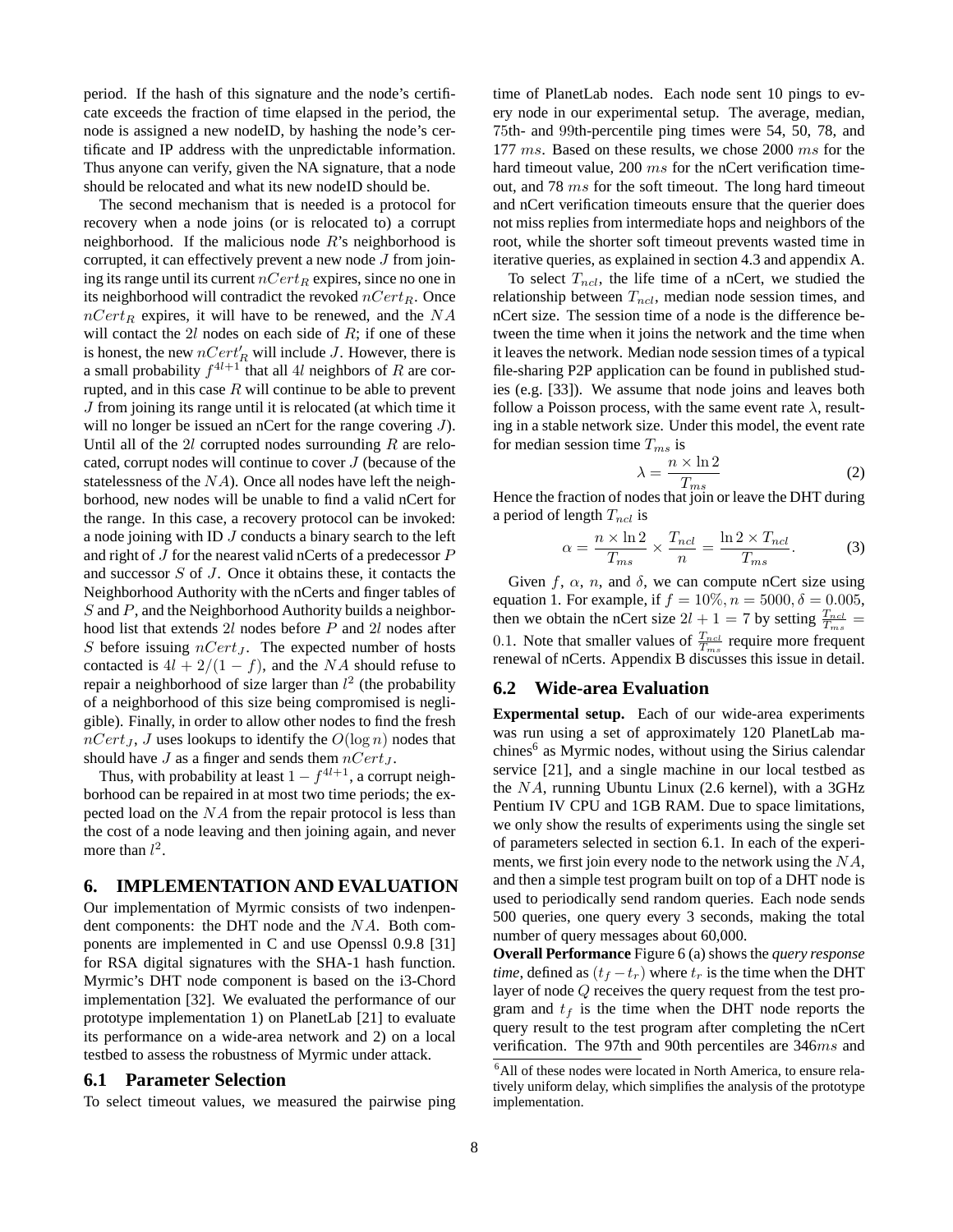

 $281ms$ . About 6% of the queries are finished immediately. This happens when  $root(k)$  is the querier node Q or one of its neighbors in  $nCert_O$ . For these cases, the correctness of the  $root(k)$  was verified at the time that  $Q$  received  $nCert_{root(k)}$ . In a network with N nodes, each node can handle  $\frac{w}{N}$  fraction of queries locally.

For the rest of the queries, Q sends one or more NH requests. We categorize the queries based on the number of NH requests and show both the response time of queries and percentage of queries in each category. Compared to Chord, which approximately follows a normal distribution for the number of hops, Myrmic has a distribution shifted to the left. As shown in figure 6 (b), 93% of messages are delivered within 6 NH requests (not including the root verification message). Figure 6 (b) also shows the min, median, and 97th percentile of query response time in each category. As expected, the medians are approximately linear in the number of NH requests.

**Evaluation of the** NA. To determine the capacity of our NA, we ran a set of experiments with increasing churn rates. For each experiment, we recorded the average join time, and we determined the capacity of the NA by finding the churn rate that caused this join time to increase significantly. In each of these experiments, we start with 1000 DHT nodes on 100 planetlab hosts. Then on each machine, a node is killed periodically and a new node joins the network immediately, causing both a leave and a join event. The results of this evaluation suggest that our NA (running Ubuntu Linux with a 3GHz Pentium IV CPU and 1GB RAM) can handle as many as 34 events (17 joins and 17 leaves) per second, for a "Churn rate" of 17 [33]. Since the cryptographic computations required for an nCert update  $-7$  signatures and 14 verifications – take about 25.3  $ms$  on the testbed NA, 34 events require around 860 ms of computation, which supports this conclusion. Plugging the median session times reported in [33] (1 minute to 1 hour) into Eq. 2, we find that one  $NA$  can handle a total number of nodes ranging from 1472 to 88299. Note that these experiments were performed using an ordinary desktop machine rather than a high-performance server, and our threaded implementation has not been optimized for performance. Thus we expect that on multicore or multiprocessor systems an optimized NA should be capable of handling a significantly higher workload. Finally, we note in Appendix C that it is possible to replicate the NA to further increase scalability.

# **6.3 Local Network Evaluation**

One of the most salient features of Myrmic routing is its efficiency and robustness even with a significant fraction of adversaries. To validate this claim, we ran a series of experiments, in a local lab with 34 PCs, with a 1000 node DHT and varying fractions of "black hole" adversaries that dropped all NH requests. Each node sends 1,000 queries resulting in 1,000,000 queries for each experiment. The results of the experiment are shown in Figure 7. The graph shows the cumulative distribution of the number of NH requests for each experiment (when the size of nCerts is 7), while the table shows the percentage of failed queries for nCerts of size 7 and 11, compared with the failure bounds (in parentheses) computed in Section 5.3. As expected, the failure rates and NH counts are both improvements on our worst-case bounds. For example, with  $w = 7$ , even when 40% of nodes drop all requests, less than 1% of queries fail, and 95% of queries are delivered within 10 hops.



**Figure 7: Dropping Test**

#### **6.4 Optimization**

In this section, we discuss how to reduce the latency of Myrmic queries by using recursive routing. Recursive routing has lower delay than iterative routing because fewer message are sent; in addition, recursive routing can utilize *proximity neighbor selection* (PNS), which allows a node to select neighbors (fingers, in Chord's terms) with low *RTT*, resulting in low stretch, the ratio of query delay to the network delay between the querier and the root. This technique can significantly reduce the query delay, for example Dabek *et al.* [22] show that DHTs using PNS can deliver queries with constant stretch, independent of the network size.



We can adapt Myrmic's iterative routing protocol to take advantage of recursive routing. Figure 8 (b) illustrates the basic idea. When an intermediate hop  $H_i$  receives a query message from the querier  $Q$ , it 1) delivers the message to the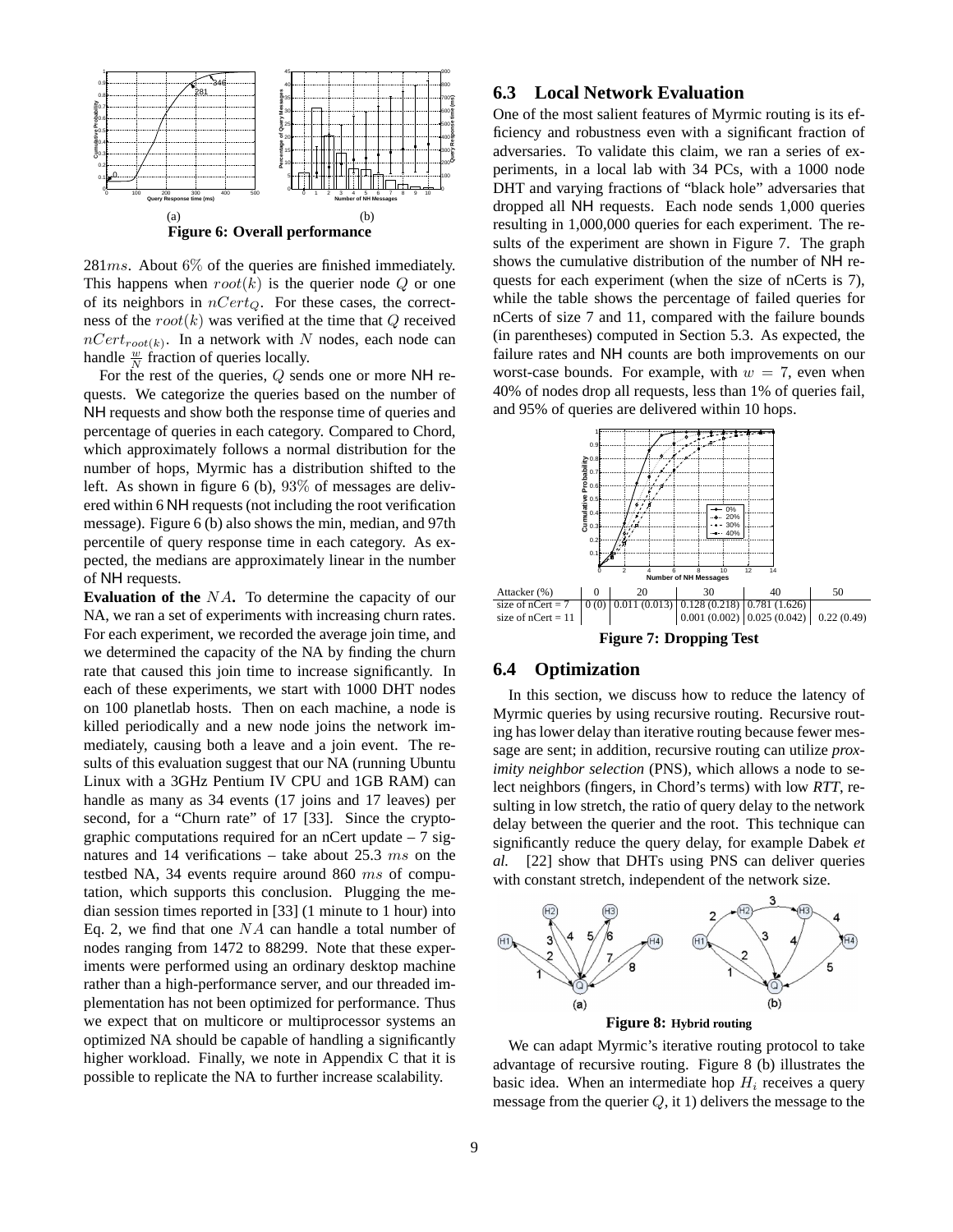next hop  $H_{i+1}$  according to recursive routing, and 2) sends  $nCert_{H_{i+1}}$  back to Q. Q monitors the query, verifying that each hop makes progress as described in Section 4.3 and verifying the root at the conclusion of the query. If a query ever fails to make progress, Q can pick another node in the nCert of the current next hop, and restart the process. Note that the security analysis of the iterative routing protocol also applies to this optimized protocol because of the progress verification and root verification. This optimization can also utilize PNS, where a node's candidate fingers are limited to the nodes that are close (in the ID space) to the Chord next hop. In case the size of a nCert is large, e.g.  $2l + 1 = 15$ , a nCert provides enough candidates [22]. With a smaller nCert, intermediate hops may need to return adjacent nCerts (one of which lists the chord next hop) for progress verification. More work is needed to understand the interaction of nCert size, PNS and performance of this optimization.

### **7. RELATED WORK**

Sit and Morris [34] present a taxonomy of possible attacks on DHTs and applications built on them. They further provide several design principles to prevent them. One of the identified denial-of-service attacks, the so called *Rapid Joins and Leaves* attack, which is also referred to as *Churn*, was studied by several groups [35, 33, 36]. Lynch *et. al.* [37] propose to use a Byzantine Fault Tolerance replication algorithm to maintain state information for correct routing – even though this solution is quite elegant, it is too expensive to be used in practice since it requires an agreement between the replicas at each routing step. The Sybil attack has been studied by several groups [38, 25]. Two Sybil-resistant schemes based on social links were recently proposed in [39, 40]. None of these works consider the problem of root verification, leaving them vulnerable to root-spoofing attacks.

The seminal work on DHT routing security is by Castro *et al.* [23]; they propose but do not implement a DHT where each node maintains an optimized finger table for fast routing and a constrained table for "secure routing." When performing a lookup on  $k$ , a node first makes an "optimized" query, and performs a test of the result (that involves communicating with all neighbors of  $root(k)$ ). If the test fails, the querier launches many parallel recursive queries using the constrained finger table; if any of these queries reaches any honest replica root, it is broadcast to all other replica roots. Assuming disjoint paths are taken by all queries, the number of queries sent should be  $n^{O(\log(\frac{1}{1-f}))}$ , that is, polynomial in the number of nodes. Thus *asymptotically*, Myrmic is exponentially more efficient than this scheme while including a proof of security. Concretely, the authors report on simulations showing that when adversaries do not perform certain known attacks, the scheme can deliver queries to 99.9% of keys in a node with 100,000 nodes and 30% compromised nodes using 32 parallel lookups. Using 32 parallel lookups and assuming  $f = 0.25$  fraction of adversaries, [23] report that the expected number of messages sent

per query is 451, compared to 11 for Myrmic; the reported bit complexity of a query in [23] is  $5.6KB + 22KB + 12KB$ or about 39KB, plus 32 copies of the value stored under  $k$ ; when optimized for bandwidth (by only sending the nCert of the next hop rather than the entire finger table), Myrmic sends  $11 + 7$  nCerts, each of which has a 128B certificate, 7 24B (nodeID, IP) pairs, and a 128B signature or 7.6KB; the correct root sends only 1 copy of the value stored for k.

Fiat and Saia [41, 42] give a protocol for a "content-addressable" network that is robust to node removal. Kubiatowicz [43] make Pastry and Tapestry robust using *wide paths*, where they add redundancy to the routing tables and use multiple nodes for each hop. Fiat *et. al.* [20] define a *Byzantine join* attack model where an adversary can join Byzantine nodes to a DHT and put them at chosen places. All of these results require a DHT node to maintain  $O(log^2(n))$  links to other nodes, have  $O(log(n))$  latency and  $\Omega(log^2(n))$  message complexity per query. [20] makes use of a protocol of Scheideler [28] to rotate nodes when they join the network, providing strong guarantees about the density of adversarial nodes without need of a certified identity; this protocol does not, however, defend against Sybil attacks.

In the Eclipse attack [23, 34], or routing table poisoning attack, malicious nodes conspire to fool honest nodes to include the malicious nodes into their routing tables. Singh *et. al.* [44] observe that a malicious node launching an eclipse attack has a higher in-degree than honest nodes. They propose a method of preventing this attack by enforcing indegree bounds through periodic anonymous distributed auditing. Nodes that fail the test are dropped from the testing node's routing table. Condie *et. al.* [29] mitigate eclipse attacks using induced churn. The main idea includes three components: periodically reset routing tables to constrained ones [23], limit routing table update rate, and periodically change nodes' nodeIDs. We note that the Eclipse attack is not possible against Myrmic because we employ a Chordstyle constrained routing table.

#### **8. CONCLUSION**

Recently, a significant amount of effort has been devoted to making DHTs more robust against environmental interference, but there has been considerably less work on implementing DHTs that are secure against adversarial behavior. With increasing use of these protocols in economically attractive applications, ensuring correctness and availability of DHT routing is a fundamental requirement. To address problem, we introduced *Myrmic*, a novel DHT routing protocol in this paper. To the best of our knowledge, Myrmic provides the first implementation of a DHT routing protocol that allows root verification (by internal as well as external entities) as well as efficient (comparable to Chord) message delivery even in the presence of a significant fraction of faulty nodes. In many applications, it can be used as a drop-in, secure replacement for other existing DHT routing protocols.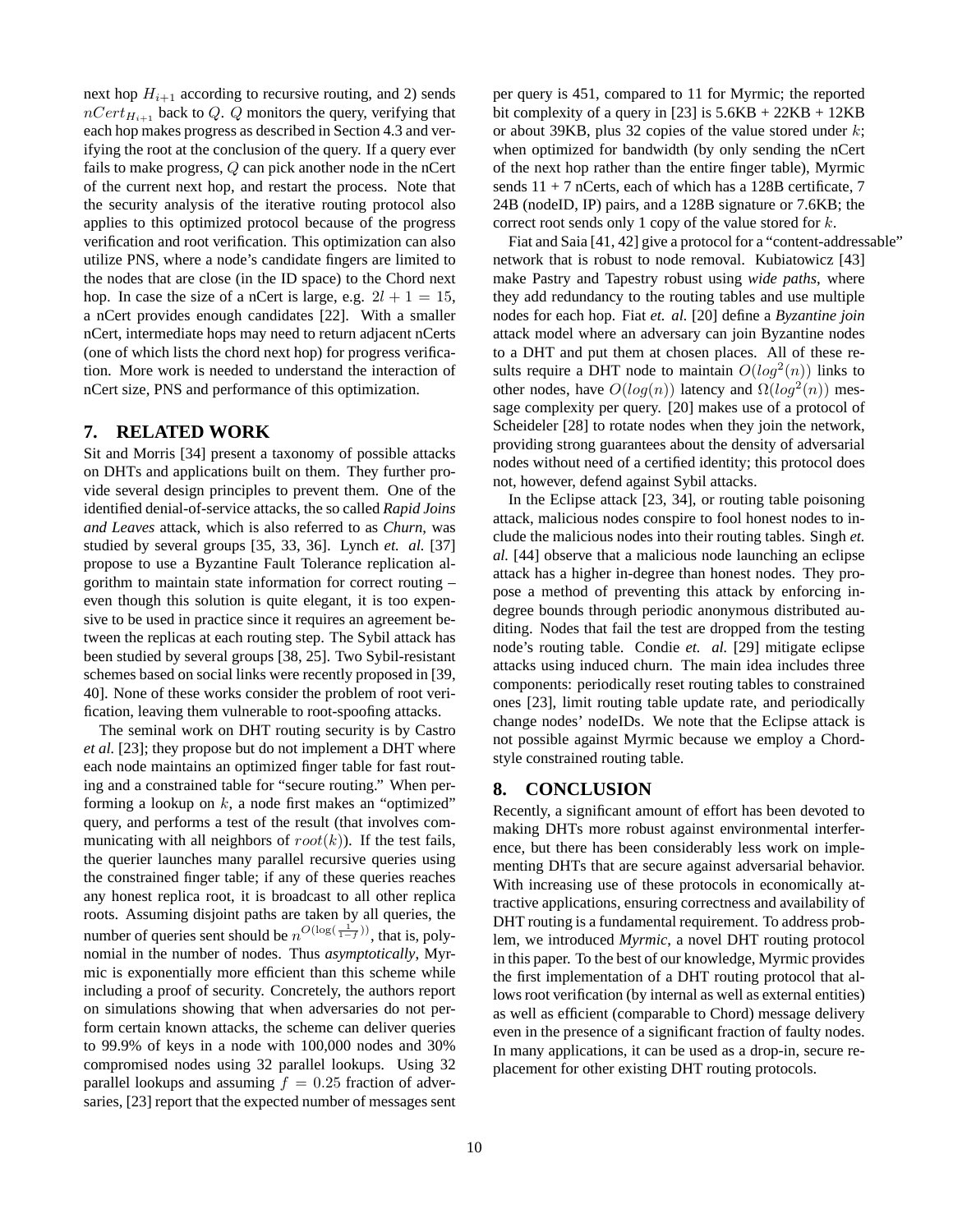# **9. REFERENCES**

- [1] S. Ratnasamy, P. Francis, M. Handley, R. Karp, and S. Shenker, "A Scalable Content-Addressable Network," in *SIGCOMM*, 2001.
- [2] I. Stoica, R. Morris, D. Karger, F. Kaashoek, and H. Balakrishnan, "Chord: A peer-to-peer lookup service for internet applications," in *SIGCOMM*, 2001.
- [3] A. Rowstron and P. Druschel, "Pastry: Scalable, distributed object location and routing for large-scale peer-to-peer systems," in *Middleware*, 2001.
- [4] S. Rhea, B. Godfrey, B. Karp, J. Kubiatowicz, S. Ratnasamy, S. Shenker, I. Stoica, and H. Yu, "Opendht: A public dht service and its uses," in *SIGCOMM*, 2005.
- [5] B. Y. Zhao, L. Huang, J. Stribling, S. C. Rhea, A. D. Joseph, and J. D. Kubiatowicz, "Tapestry: A Resilient Global-scale Overlay for Service Deployment," *JSAC*, vol. 22, no. 1, 2004.
- [6] A. Muthitacharoen, R. Morris, T. M. Gil, and B. Chen, "Ivy: A read/write peer-to-peer file system," in *OSDI*, 2002.
- [7] J. Kubiatowicz, D. Bindel, Y. Chen, S. Czerwinski, P. Eaton, D. Geels, R. Gummadi, S. Rhea, H. Weatherspoon, W. Weimer, C. Wells, and B. Zhao, "OceanStore: An Architecture for Global-Scale Persistent Storage," in *ASPLOS*, 2000.
- [8] F. Dabek, M. F. Kaashoek, D. Karger, R. Morris, and I. Stoica, "Wide-area cooperative storage with CFS," in *SOSP*, 2001.
- [9] A. Rowstron and P. Druschel, "Storage Management and Caching in PAST, A Large-scale, Persistent Peer-to-peer Storage Utility," in *SOSP*. ACM, 2001.
- [10] B. Cohen, "Incentives Build Robustness in BitTorrent," in *Workshop on Economics of Peer-to-Peer Systems*, Berkeley, CA, 2003.
- [11] S. Iyer, A. Rowstron, and P. Druschel, "SQUIRREL: A decentralized, peer-to-peer web cache," in *ACM PODC*, 2002.
- [12] M. J. Freedman, E. Freudenthal, and D. Mazires, "Democratizing Content Publication with Coral," in *USENIX/ACM NSDI*, 2004.
- [13] M. Castro, M. B. Jones, A.-M. Kermarrec, A. Rowstron, M. Theimer, H. Wang, and A. Wolman, "An Evaluation of Scalable Application-level Multicast Built Using Peer-to-peer overlays," in *Infocom*, 2003.
- [14] M. Castro, P. Druschel, A.-M. Kermarrec, A. Nandi, A. Rowstron, and A. Singh, "Splitstream: high-bandwidth multicast in cooperative environments," in *SOSP*, 2003.
- [15] K. Park, V. S. Pai, L. L. Peterson, and Z. Wang, "Codns: Improving dns performance and reliability via cooperative lookups," in *OSDI*, 2004.
- [16] V. Ramasubramanian and E. Sirer, "The design and implementation of a next generation name service for

the internet," in *SIGCOMM*, 2004.

- [17] A. Stubblefield, J. Ioannidis, and A. D. Rubin, "A key recovery attack on the 802.11b wired equivalent privacy protocol (wep)," *ACM Trans. Inf. Syst. Secur.*, vol. 7, no. 2, pp. 319–332, 2004.
- [18] D. Bleichenbacher, "Chosen ciphertext attacks against protocols based on the rsa encryption standard pkcs," in *Crypto*, 1998.
- [19] R. J. Anderson and R. M. Needham, "Programming" satan's computer." in *Computer Science Today*, 1995.
- [20] A. Fiat, J. Saia, and M. Young, "Making chord robust" to byzantine attacks," in *ESA*, 2005.
- [21] B. Chun, D. Culler, T. Roscoe, A. Bavier, L. Peterson, M. Wawrzoniak, and M. Bowman, "Planetlab: an overlay testbed for broad-coverage services," *Sigcomm Comput. Commun. Rev.*, 2003.
- [22] F. Dabek, J. Li, E. Sit, J. Robertson, M. Kaashoek, and R. Morris, "Designing a dht for low latency and high throughput," in *NSDI*, 2004.
- [23] M. Castro, P. Druschel, A. Ganesh, A. Rowstron, and D. S. Wallach, "Secure routing for structured peer-to-peer overlay networks," in *OSDI*, 2002.
- [24] A. Singh, M. Castro, P. Druschel, and A. Rowstron, "Defending against eclipse attacks on overlay networks," in *EW11*, 2004.
- [25] J. R. Douceur, "The sybil attack," in *Proc. of the IPTPS02*, 2002.
- [26] P. Maymounkov and D. Mazíeres, "Kademlia: A peer-to-peer information system based on the xor metric," in *IPTPS*, 2001.
- [27] S. Crosby and D. Wallach, "Denial of service via algorithmic complexity attacks," in *USENIX Security*, 2003.
- [28] C. Scheideler, "How to spread adversarial nodes? Rotate!" in *STOC*, 2005.
- [29] T. Condie, V. Kacholia, S. Sankararaman, J. Hellerstein, and P. Maniatis, "Induced churn as shelter from routing table poisoning," in *NDSS*, 2006.
- [30] I. Osipkov, P. Wang, N. Hopper, and Y. Kim, "Robust Accounting in Decentralized P2P Storage Systems," in *ICDCS*, 2006.
- [31] OpenSSL Project Team, "Openssl," http://www.openssl.org/, 2006.
- [32] "Berkeley chord library," http://i3.cs.berkeley.edu/.
- [33] S. C. Rhea, D. Geels, T. Roscoe, and J. Kubiatowicz, "Handling churn in a dht," in *USENIX Annual Technical Conference*, 2004.
- [34] E. Sit and R. Morris, "Security Considerations for Peer-to-Peer Distributed Hash Tables," in *IPTPS*, 2002.
- [35] M. Castro, M. Costa, and A. Rowstron, "Performance" and dependability of structured peer-to-peer overlays," Microsoft Research, Tech. Rep. MSR-TR2003 -94.
- [36] J. Li, J. Stribling, T. M. Gil, R. Morris, and M. F. Kaashoek, "Comparing the performance of distributed